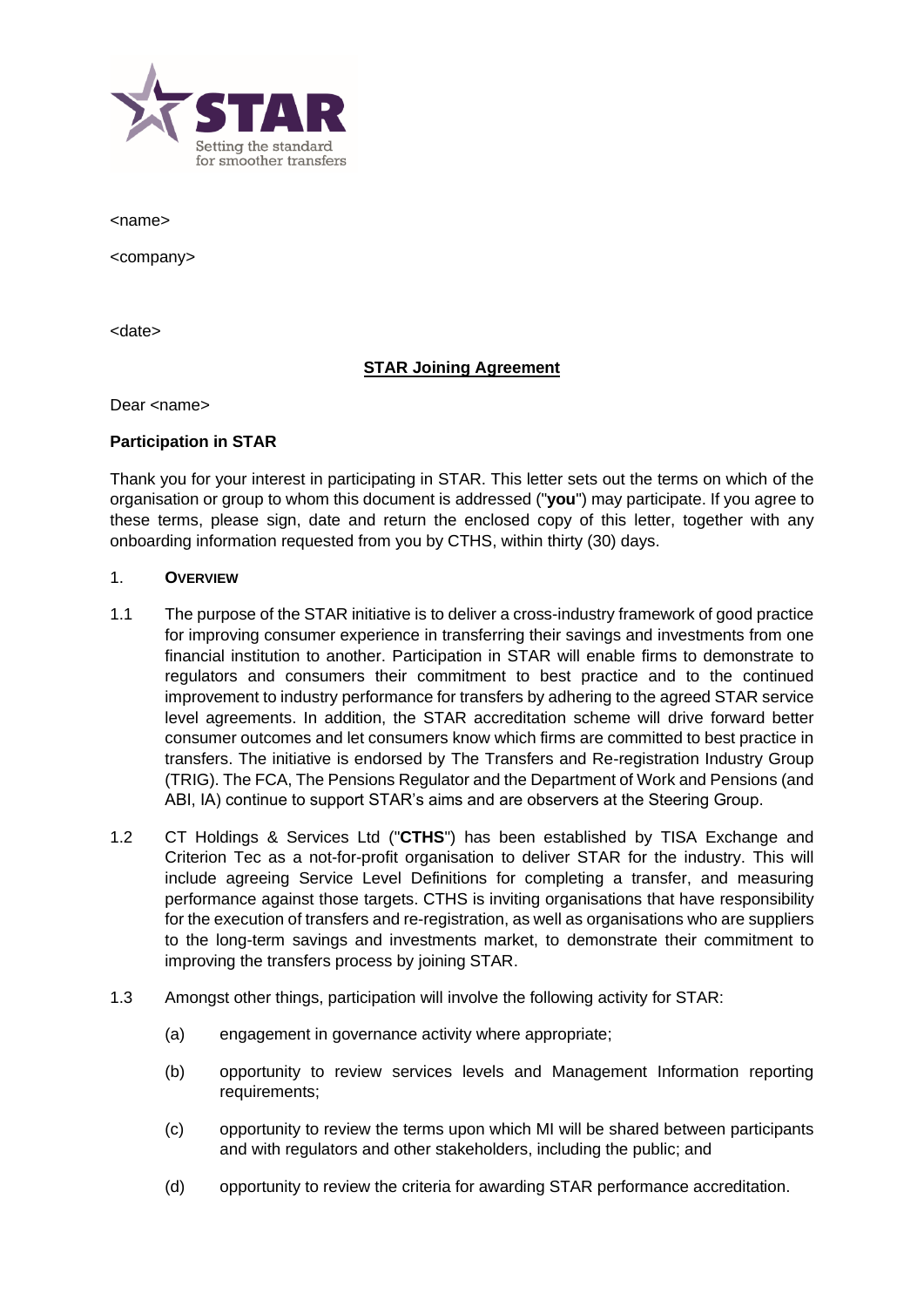## 2. **PARTICIPATION FEE**

- 2.1 In consideration of the right for you to join STAR, and any other rights granted by CTHS in this letter, you agree to pay CTHS a one-off joining fee of £3,000 (plus VAT).
- <span id="page-1-0"></span>2.2 On receipt of the counter-signed and dated copy of this letter, CTHS will issue an invoice for the joining fee using the details provided by you. The invoice will be due and payable within thirty (30) days of the invoice date. If the joining fee has not been paid in full within ninety (90) days from the invoice date, CTHS will be entitled to exclude your representatives from any Working / Implementation Groups and, if applicable, from the Steering Group until the joining fee is paid in full.
- 2.3 When you sign up to participate in STAR by signing the Services Agreement (Step 2) you will be required to pay an annual fee for each of the Service Level Definitions against which you report.

## 3. **RIGHT TO PARTICIPATE**

- 3.1 CTHS will put in place a governance structure and participants will be invited to take part in accordance with documented terms of reference. The governance structure will be as defined from time to time, but will include a Steering Group that sets priorities and oversees delivery of STAR activity. The Steering Group is made up of representatives across the different areas within the remit of STAR, which representatives will be selected by the STAR Chair, in conjunction with the participants. It will be chaired by an independent, senior industry figure from one of the STAR participants.
- 3.2 You will be entitled to participate in any of the working / implementation groups established from time to time ("**Working Groups**"), subject to the conditions below.
- 3.3 For each Working Group that is relevant to your area of business, you have the right to nominate up to two of your officers or employees to attend and participate in that Working Group (each individual being a "**Representative**").
- 3.4 Each Representative is expected to attend Working Group meetings and to be an active participant, in order that cross-sector input is provided and that the outputs are suitably guided by industry experience. You will be responsible for ensuring that each of your Representatives has the appropriate capability and knowledge for their chosen Working Group(s) and is suitably empowered to play an active role in shaping STAR for the industry. CTHS reserves the right, at its discretion but acting reasonably, to ask you to nominate alternative individuals as Representatives, including, among others, where a Representative routinely fails to attend Working Group meetings or does not have sufficient knowledge of the area to which the Working Group relates.
- 3.5 If a Representative is unable to attend a Working Group meeting from time to time, they can designate an alternative to attend that meeting in their place. However, if a Representative becomes unavailable to participate in the Working Group for a substantial period of time or ceases to be employed or engaged by you, then you will be expected to nominate a replacement of equivalent capability.
- 3.6 CTHS reserves the right to invite government departments, agencies and public bodies, regulators, and other industry and consumer stakeholders to observe the governance activities of STAR, which may include inviting them to attend meetings of the Working Groups and the Steering Group.
- 3.7 You consent to CTHS including the organisation or group name details you provide to us: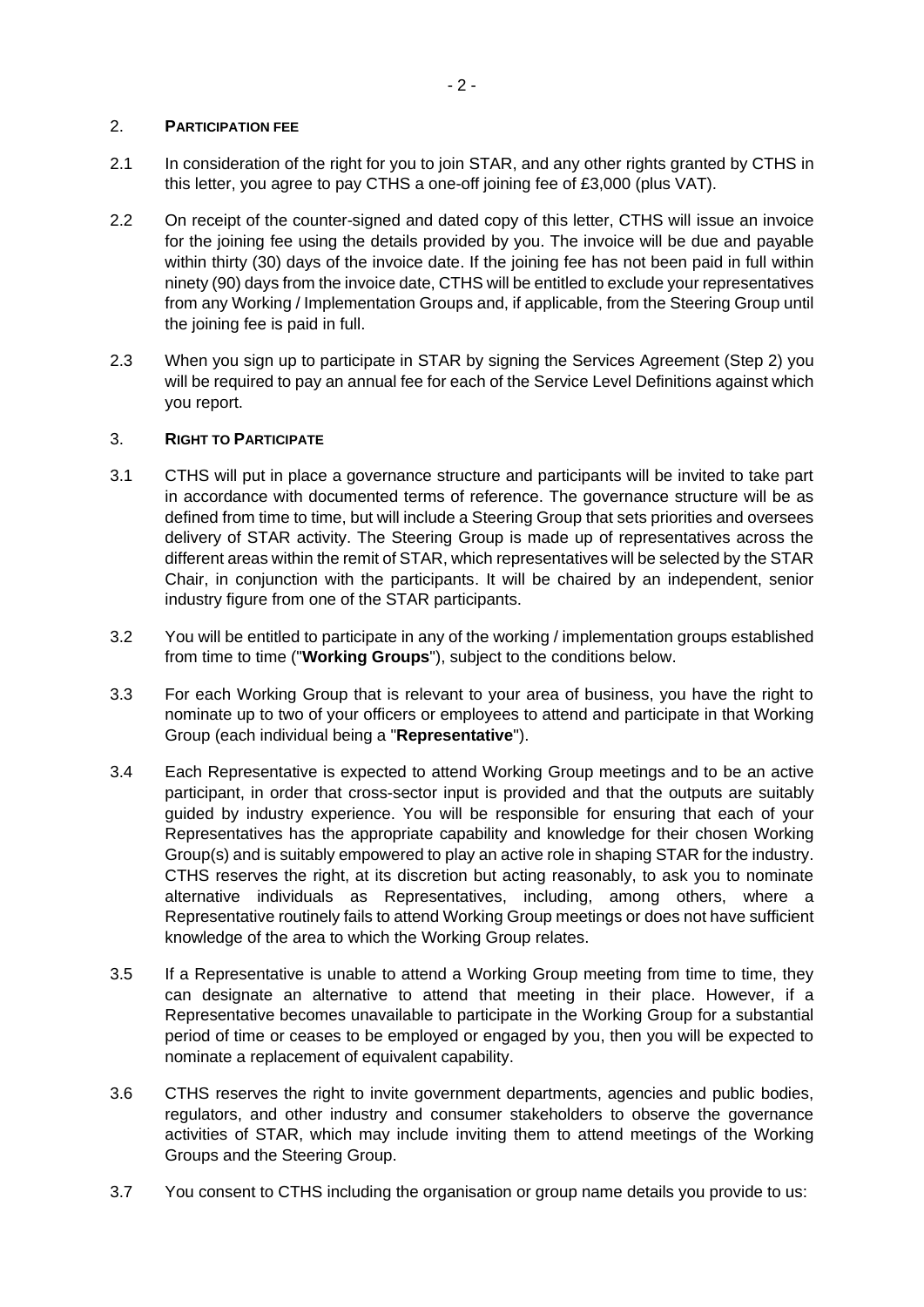- (a) in the register of participants on the STAR website [\(www.joinstar.co.uk](http://www.joinstar.co.uk/) or any other URL used for STAR from time to time);
- (b) in any communications or other materials used by CTHS to promote STAR and the activity being undertaken and to encourage industry participation in STAR; and
- (c) in its discussions with government departments, agencies and public bodies, regulators, and prospective participants in relation to STAR and its activities.
- 3.8 In addition to your Representatives, you will nominate an individual to act as your main point of contact with CTHS and their contact details should be provided to CTHS. This will be the individual to whom CTHS addresses any notices or other communications under this letter and therefore it is important that you inform us promptly of any change to these details.

### 4. **RIGHT TO USE STAR MARKS**

- <span id="page-2-0"></span>4.1 With effect from the date on which the joining fee is paid in full, CTHS grants to you a non-exclusive, non-transferable, royalty-free licence to use and reproduce in the UK the logos made available by CTHS for the same purposes from time to time, for the purposes of publicising your participation in STAR, with regard to the guidelines which will be provided with the logo following receipt of this signed agreement.
- 4.2 The licence granted in section [4.1](#page-2-0) will be issued initially on receipt of the signed Participation Agreement, and subsequently in December of each year, showing both the following year's date and the name of the organisation, unless it comes to an end earlier in accordance with section [6.](#page-3-0)
- 4.2 All proprietary rights, title or interest in and to the trade mark "STAR" and associated logos and any other registered or unregistered trade mark shall be owned by CTHS. You will not acquire any rights in those other than the rights of use set out in section [4.1.](#page-2-0)

### 5. **CONFIDENTIALITY AND PROPRIETARY RIGHTS**

- 5.1 "**Confidential Information**" means (i) all non-public information which is used in or otherwise relates to the business, customers or financial or other affairs of CTHS or of another participant, whether or not marked "confidential"; and (ii) any and all other information clearly designated as "confidential" by the disclosing participant or by CTHS, in each case existing in any form, which is disclosed to or learned by you (including your Representatives) as part of STAR.
- <span id="page-2-2"></span><span id="page-2-1"></span>5.2 Both parties undertake:
	- (a) to keep confidential all Confidential Information and not to use (and will procure that your affiliates, officers, employees and agents do not use) any such Confidential Information for any purpose other than the purpose for which it is disclosed;
	- (b) not to disclose any Confidential Information except to your employees, officers, agents or sub-contractors if and to the extent they need to know such Confidential Information for the purpose referred to in sectio[n 5.2](#page-2-1)[\(a\)](#page-2-2) above and provided always that they will not use any such Confidential Information for any other purpose; and
	- (c) to prevent the disclosure of any Confidential Information to, or access to any Confidential Information by, any third party without the prior written consent of the disclosing party except for disclosure to or access by your professional advisers or as may be required by law or any legal or regulatory authority.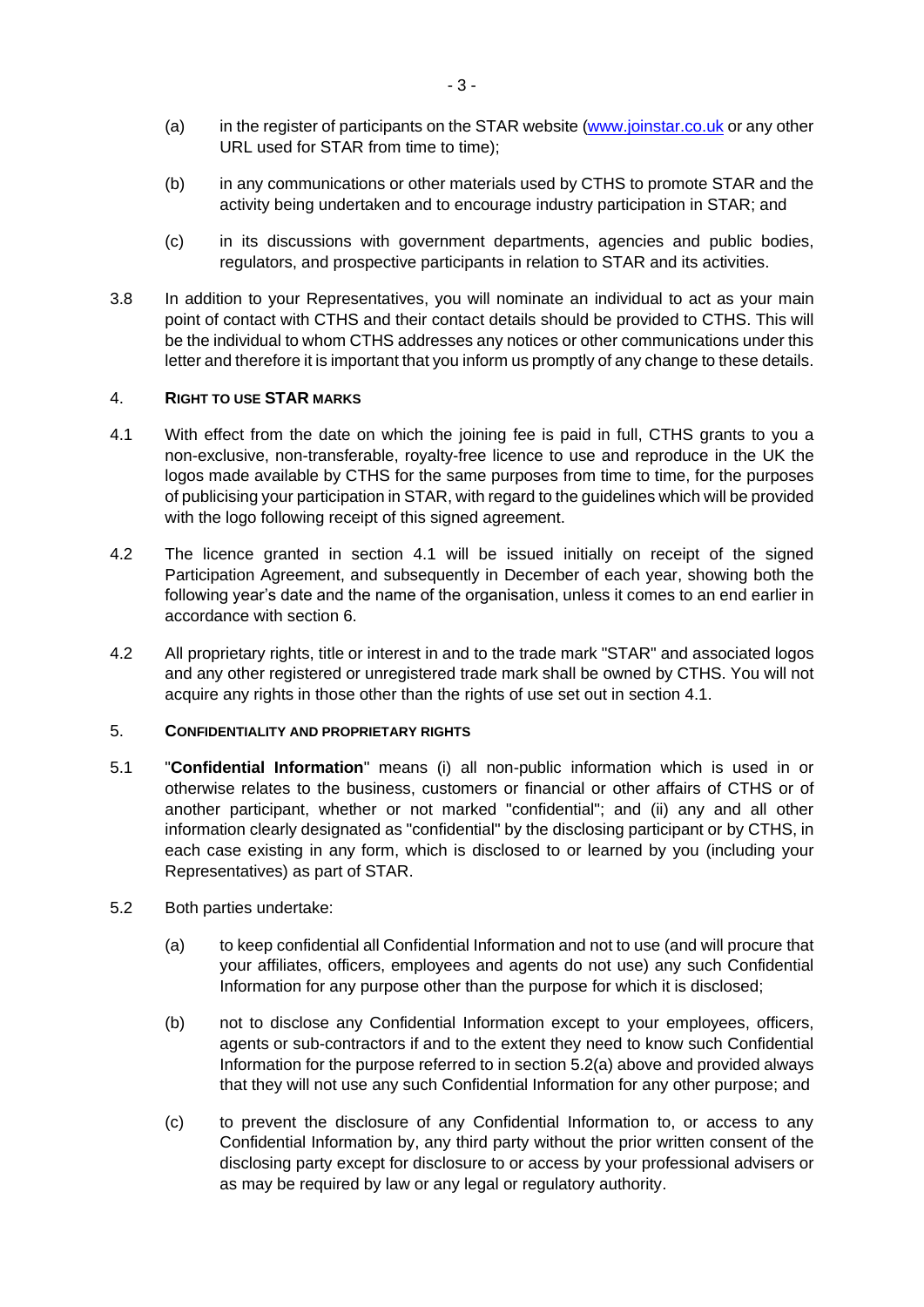- d) that any Confidential Information will be destroyed upon request or automatically on termination.
- 5.3 CTHS will retain the rights in its Confidential Information. Each participant will retain the rights in its Confidential Information.
- 5.4 CTHS and its representatives will use any data provided by you or on your behalf for the purposes only of organising and administering the Steering Group, Working Groups and any governance meetings, and to facilitate the purposes of the STAR initiative.
- *5.5* The copyright and any other intellectual property rights arising in outputs from the Steering Group, Working Group meetings or in the materials relating to STAR will be owned by CTHS, and no participant will be able to claim any rights in or to any part of those.
- 5.6 You will not, and will ensure that your Representatives do not, use your participation in STAR as a means for sharing (either directly or indirectly) with CTHS or any other participant any commercially sensitive information or data that is not necessary for the purpose of STAR activity. All participants will be required to comply with any appropriate safeguards put in place by CTHS to ensure that commercially sensitive information is not exchanged between participants, either directly or indirectly, through the Working Groups or otherwise through participation in STAR.

### <span id="page-3-0"></span>6. **TERMINATION OF PARTICIPATION**

- 6.1 You may end your participation in STAR at any time for whatever reason by giving written notice to CTHS at the email address set out in section [7.1.](#page-4-0)
- <span id="page-3-1"></span>6.2 CTHS reserves the right to end your participation in STAR with immediate effect by giving written notice to you:
	- (a) if you (which includes any of your employees, affiliates, officers or agents) disclose or use the Confidential Information of CTHS or another participant in breach of the terms of this letter;
	- (b) if you use the STAR logos other than as permitted by this letter; or
	- (c) if you have not paid the joining fee in full within ninety (90) days after the invoice date referred to in section [2.2.](#page-1-0)

All notices will be sent to your key relationship contact as notified to CTHS, unless alternative contact details are provided.

- 6.3 Where CTHS has the right to end your participation under section [6.2,](#page-3-1) CTHS may, at its discretion and without prejudice to its termination right, choose to suspend your right to participate. During any suspension period, all rights granted to you under this letter, including without limitation your right to attend the Steering Group, Working Group meetings and your licence to use the logo(s), are suspended. Suspension will not waive CTHS' right to terminate your participation.
- 6.4 If you terminate your participation in STAR, or if your participation in STAR is terminated by CTHS, then:
	- (a) the licence granted in section [4.1](#page-2-0) will terminate with immediate effect;
	- (b) you will have no further right to use any Confidential Information of CTHS or any other participant; and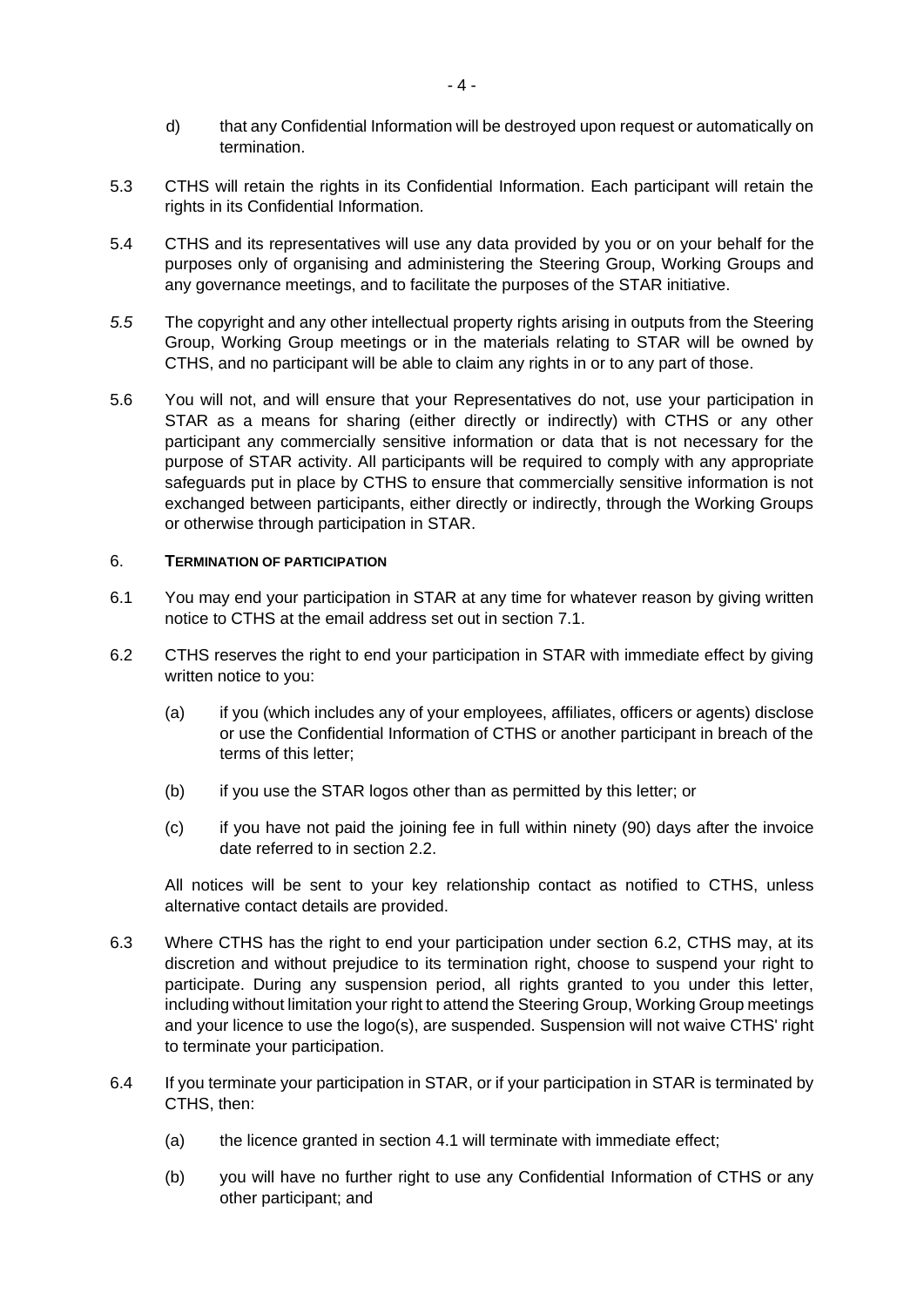(c) the joining fee will not be refunded in whole or in part.

## 7. **GENERAL**

- <span id="page-4-0"></span>7.1 All notices and other communications to CTHS should be sent to star@joinstar.co.uk*.*
- 7.2 We need to collect certain personal data relating to your Representatives and relationship contacts as part of your participation in STAR (for example, we need this information in order to organise and administer Working Groups, facilitate communications among participants and manage user access permissions to the STAR website). Our privacy policy explains in more detail how we process personal data and the rights that individuals have in relation to their personal data. Please see the STAR website to view the latest version of the CTHS privacy policy.
- 7.3 You warrant that any personal data that you provide to us in connection with your participation in STAR has been collected and provided to us in compliance with applicable data protection laws. It is your responsibility to notify these individuals of the fact that their personal data will be provided to us and the purposes for which we will use such personal data.
- 7.4 The benefits to which you are entitled in respect of STAR and your participation in STAR are as set out in this letter or as otherwise notified to you by CTHS in writing. Your participation does not entitle you to become a shareholder in, or member of, CTHS.

#### 8. **Governing law and jurisdiction**

- 8.1 This agreement and any dispute or claim (including non-contractual disputes or claims) arising out of, or in connection with, it or its subject matter or formation shall be governed by and construed in accordance with the law of England and Wales.
- 8.2 Each party irrevocably agrees that, subject as provided below, the courts of England and Wales shall have non-exclusive jurisdiction over any dispute or claim arising out of, or in connection with, this agreement or its subject matter or formation. Nothing in this clause shall limit the right of either participant to take proceedings against the other in any other court of competent jurisdiction, nor shall the taking of proceedings in any one or more jurisdictions preclude the taking of proceedings in any other jurisdictions, whether concurrently or not, to the extent permitted by the law of such other jurisdiction.

We should be grateful if you would print, counter-sign and date a copy of this document to confirm your agreement to its terms on behalf of your organisation or group; and return a soft copy of the complete counter-signed and dated document to CTHS: [Carol.Knight@joinstar.co.uk](mailto:Carol.Knight@joinstar.co.uk)

Yours sincerely

and Kwight

Carol Knight **Director** Duly authorised for and on behalf of

**CT HOLDINGS & SERVICES LTD**